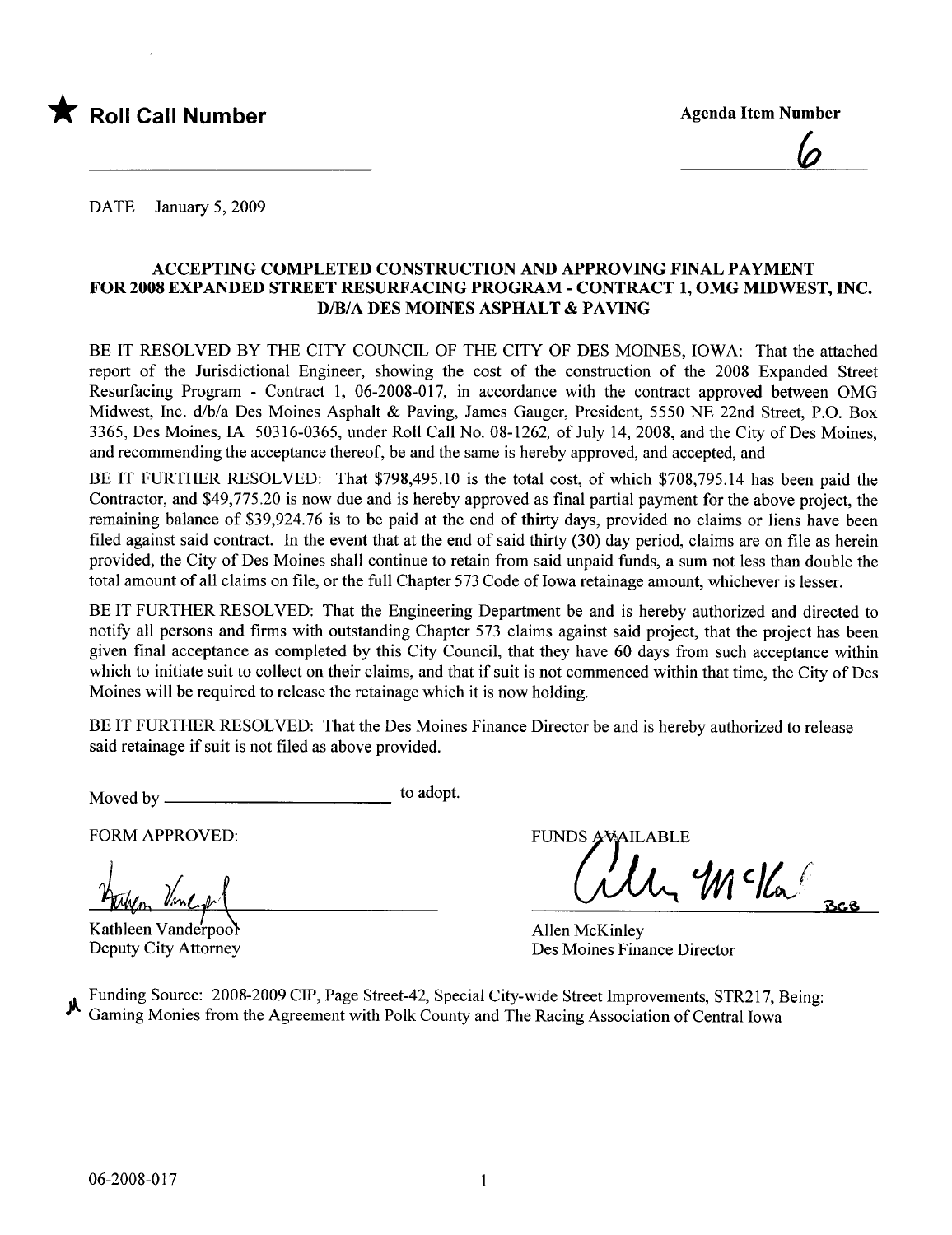## Roll Call Number

\* ............. .......... .... ............... ............

Date .......January 5, 2009.........



| <b>COUNCIL ACTION</b> | <b>YEAS</b> | <b>NAYS</b> | <b>PASS</b> | <b>ABSENT</b>   | <b>CERTIFICATE</b>                                                                                 |
|-----------------------|-------------|-------------|-------------|-----------------|----------------------------------------------------------------------------------------------------|
| <b>COWNIE</b>         |             |             |             |                 |                                                                                                    |
| <b>COLEMAN</b>        |             |             |             |                 | I, DIANE RAUH, City Clerk of said City hereby                                                      |
| <b>HENSLEY</b>        |             |             |             |                 | certify that at a meeting of the City Council of                                                   |
| <b>KIERNAN</b>        |             |             |             |                 | said City of Des Moines, held on the above date,<br>among other proceedings the above was adopted. |
| <b>MAHAFFEY</b>       |             |             |             |                 |                                                                                                    |
| <b>MEYER</b>          |             |             |             |                 | IN WITNESS WHEREOF, I have hereunto set my                                                         |
| <b>VLASSIS</b>        |             |             |             |                 | hand and affixed my seal the day and year first<br>above written.                                  |
| <b>TOTAL</b>          |             |             |             |                 |                                                                                                    |
| <b>MOTION CARRIED</b> |             |             |             | <b>APPROVED</b> |                                                                                                    |
|                       |             |             |             |                 |                                                                                                    |
|                       |             |             |             |                 |                                                                                                    |
|                       |             |             |             | <b>Mayor</b>    | <b>City Clerk</b>                                                                                  |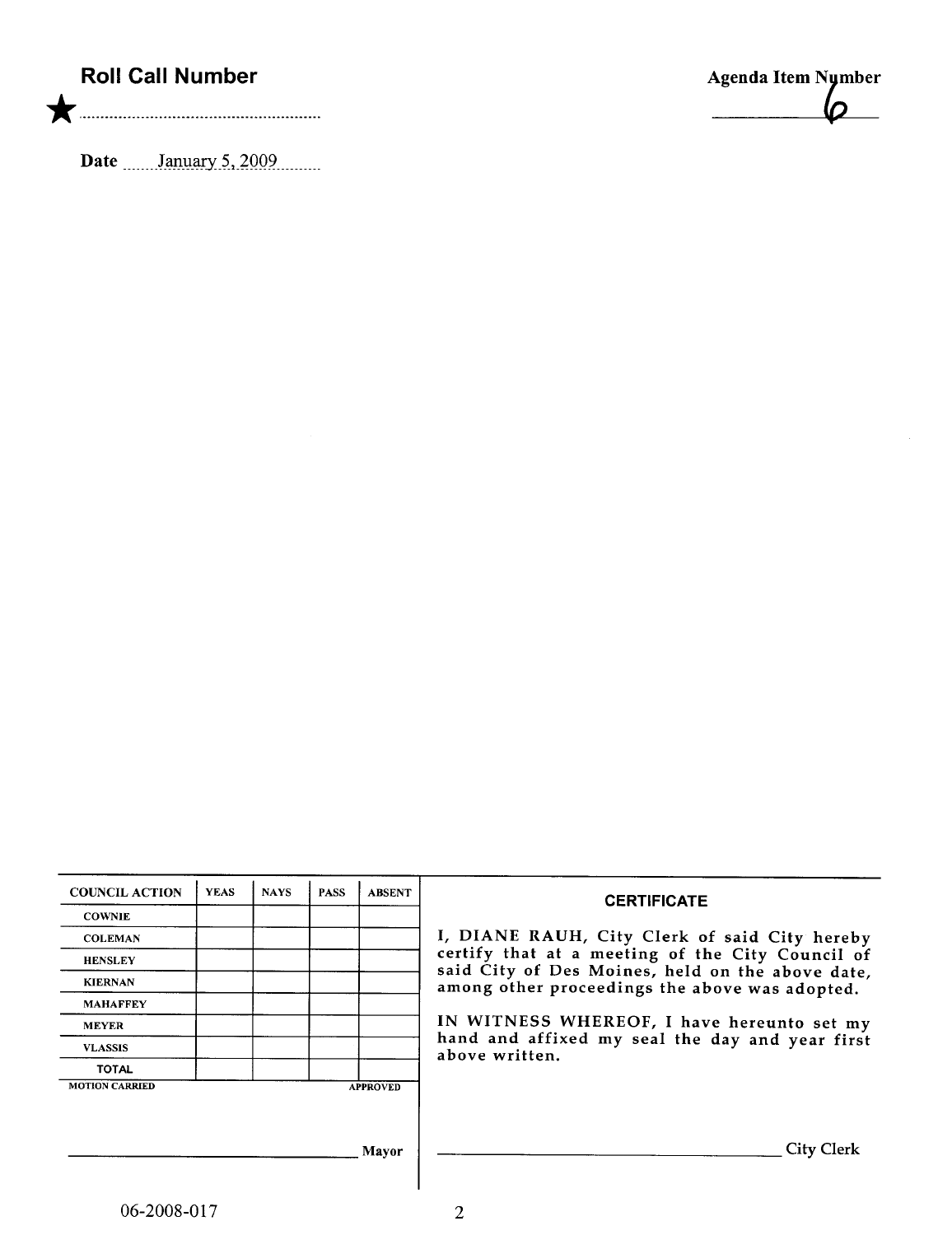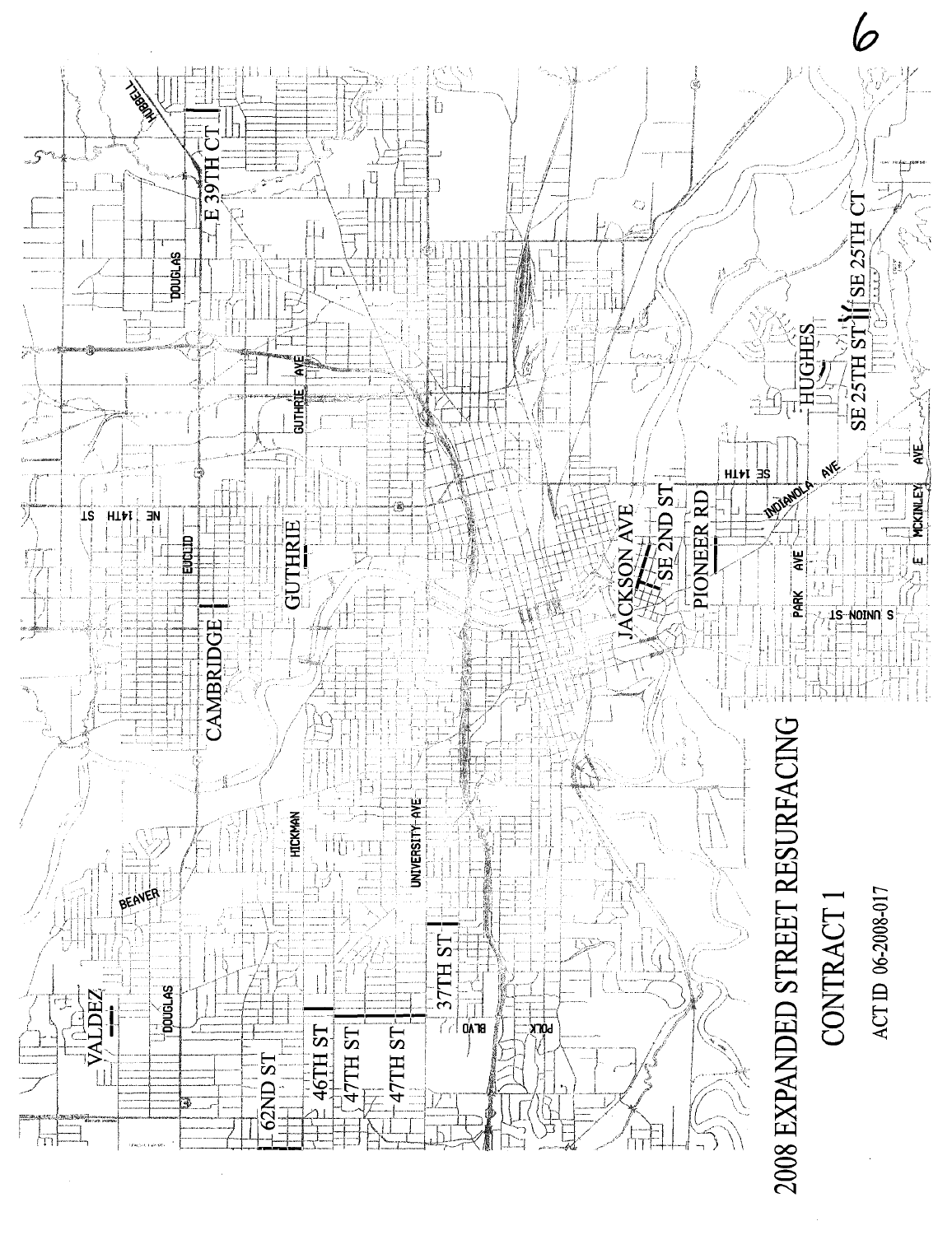# PROJECT SUMMARY

### 2008 Exp. Street Resurf. Prog. - Cont.l Activity ID 06-2008-017

On July 14, 2008, under Roll Call No. 08-1262, the City Council awarded the contract for the above improvements to Des Moines Asphalt & Paving Co., in the amount of \$863,776.00 to place new asphalt overlays on various city streets.

Tabulated below is a history of project change orders.

 $\bar{z}$ 

| Change<br>Order No. | <b>Description</b>                                   | <b>Initiated</b><br>By | Amount          |
|---------------------|------------------------------------------------------|------------------------|-----------------|
|                     | 12/22/2008                                           | Engineering            | $(\$65,280.90)$ |
|                     | Adjust contract item amounts to as-built quantities. |                        |                 |
|                     | <b>Original Contract Amount</b>                      |                        | \$863,776.00    |
|                     | <b>Total Change Orders</b>                           |                        | $(\$65,280.90)$ |
|                     | <b>Percent of Change Orders to Original Contract</b> |                        | $-7.56%$        |
|                     | <b>Final Contract Amount</b>                         |                        | \$798,495.10    |

 $\varphi$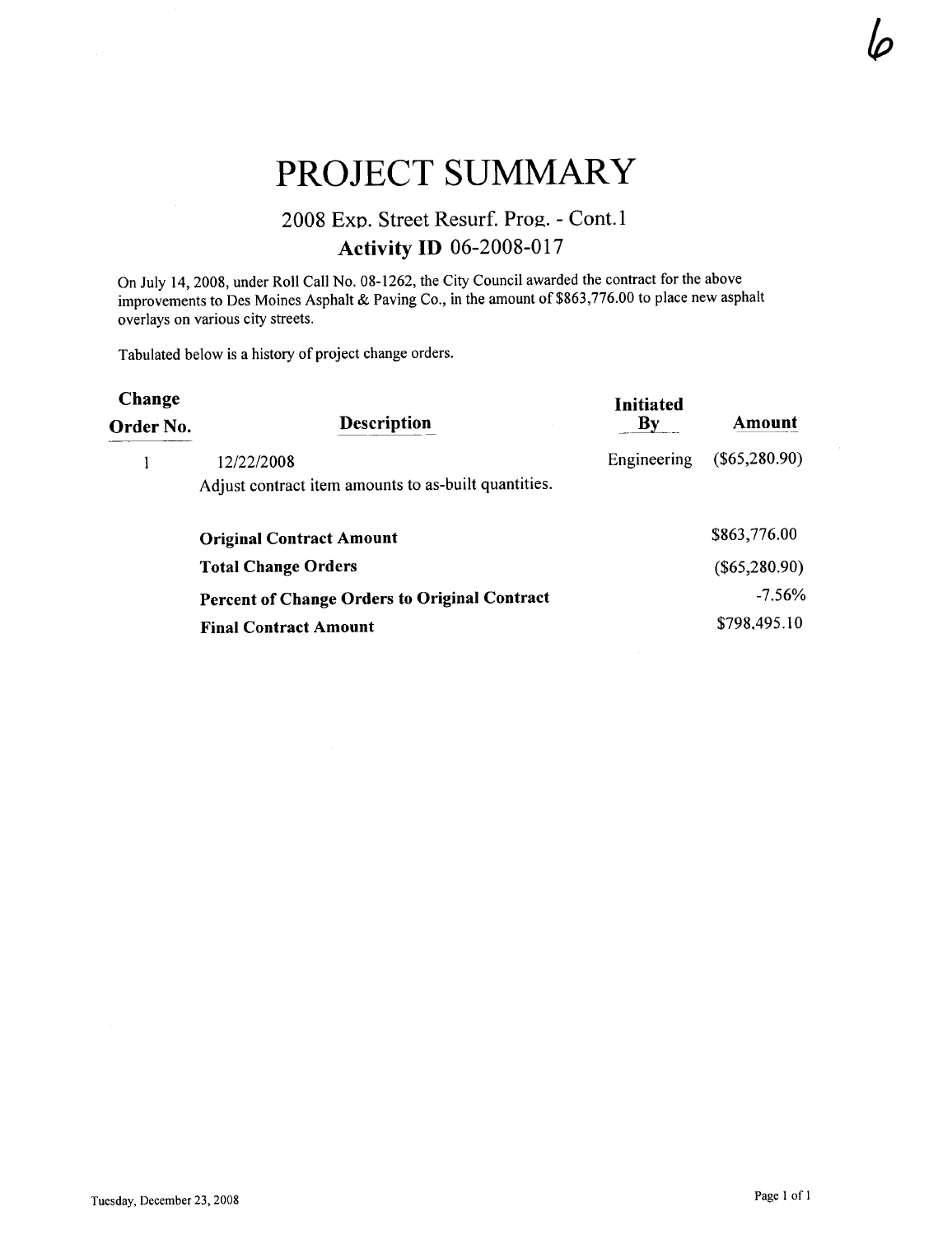January 5, 2009

b

#### CERTIFICATION OF COMPLETION

#### AGENDA HEADING:

Accepting completed construction and approving final payment for the 2008 Expanded Street Resurfacing Program - Contract 1, OMG Midwest, Inc. d/b/a Des Moines Asphalt & Paving.

#### SYNOPSIS:

Approve the Jurisdictional Engineer's Certification of Completion, accept construction of said improvement, and authorize final payment to the contractor.

#### FISCAL IMPACT:

Amount: \$798,495.10 As-Built Contract Cost

Funding Source: 2008-2009 CIP, Page Street-42, Special City-wide Street Improvements, STR217, Being: Gaming Monies from the Agreement with Polk County and The Racing Association of Central Iowa

#### CERTIFICATION OF COMPLETION:

On July 14, 2008, under Roll Call No. 08-1262, the City Council awarded a contract to OMG Midwest, Inc. d/b/a Des Moines Asphalt & Paving, James Gauger, President, 5550 NE 22nd Street, P.O. Box 3365, Des Moines, IA 50316-0365 for the construction of the following improvement:

2008 Expanded Street Resurfacing Program - Contract I, 06-2008-017

The improvement includes scarification of existing asphalt streets, furnish and place Hot Mix Asphalt (HMA) and other incidental items; all in accordance with the contract documents, including Plan File Nos. 490-51/58 at the following locations:



ENGINEERING DEPARTMENT CITY HALL 400 ROBERT D. RAY DRIVE DES MOINES, IOWA 50309.1891 (515) 283-4920 FAX (515) 283-4112

ALL.AMERICA CITY 1949,1976.1981 2003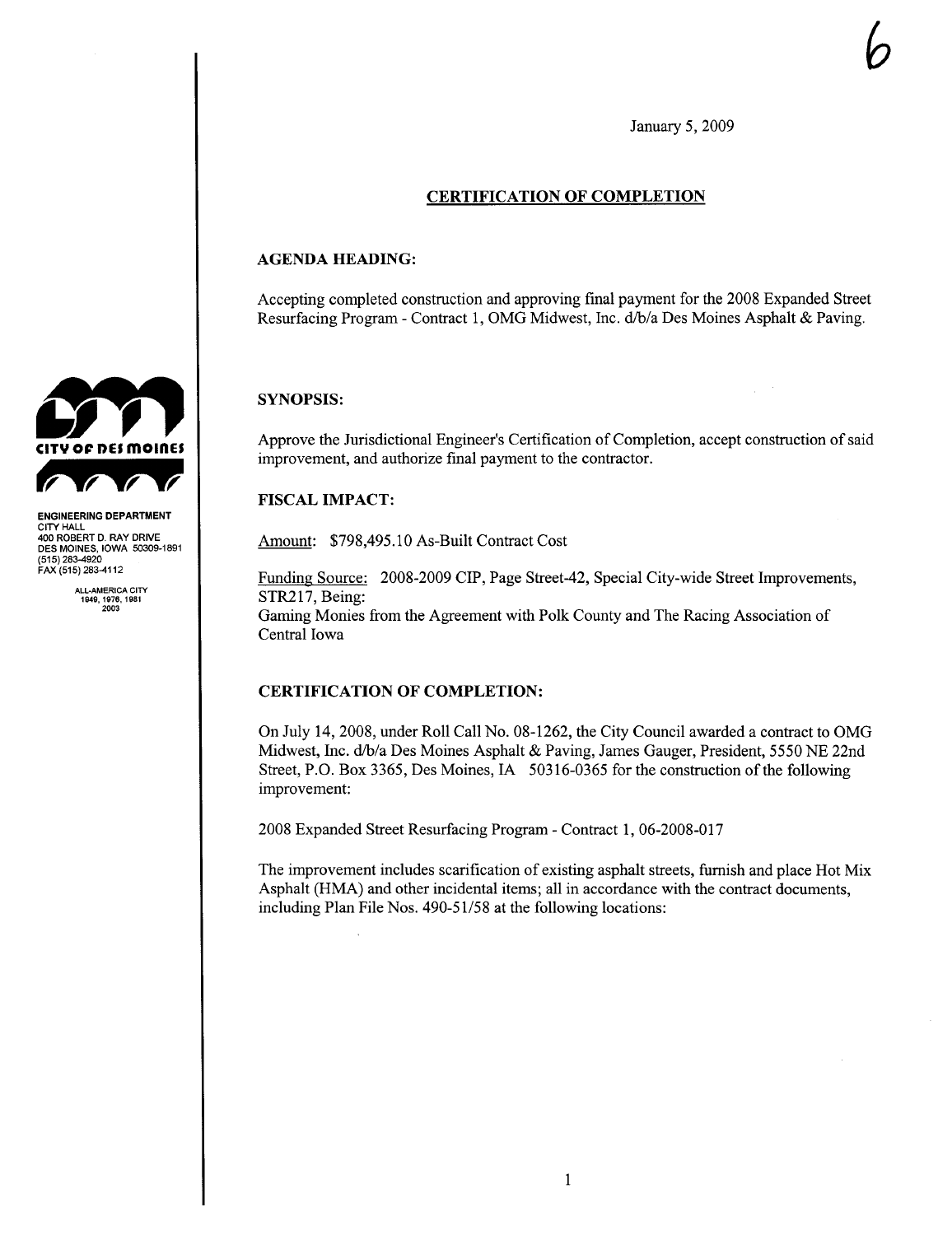-37th Street from Kingman Blvd. to University Avenue -46th Street from Franlin Avenue to Hickman Road •62nd Street from Hickman Road to New York Avenue -47th Street from College Avenue to Franklin Avenue -47th Street from University Avenue to College Avenue -Valdez Drive from dead end E of 46th Street to dead end W of 48th Street -Cambridge Street from E Tiffin Avenue to E Euclid Avenue •Guthrie Avenue from North Union Street to E 9th Street -E 39th Court from E Ovid Avenue to E Douglas Avenue -SE 25th Court from E Watrous Avenue to dead end N ofE Rose Avenue -SE 2nd Street from E Edison Avenue to E Jackson Avenue -SE 25th Street from E Watrous Avenue to N of E Watrous Avenue -Pioneer Road from E Indianola Avenue to SE 6th Street -E Jackson Avenue from SE 1st Street to SE 6th Street

-Hughes Avenue from SE 21st Street to SE 22nd Street

I hereby certify that the construction of said 2008 Expanded Street Resurfacing Program - Contract 1, Activity ID 06-2008-017, has been completed in substantial compliance with the terms of said contract, and I hereby recommend that the work be accepted. The work commenced on August 18,2008, and was completed on December 23,2008.

 $\varphi$ 

I further certify that \$798,495.10 is the total cost of said improvement, of which \$708,795.14 has been paid the Contractor and \$49,775.20 is now due and is hereby approved as final partial payment for the above project, the remaining balance of \$39,924.76 is to be paid at the end of thirty days, provided no claims or liens have been filed against said contract. In the event that at the end of said thirty (30) day period, claims are on fie as herein provided, the City of Des Moines shall continue to retain from said unpaid funds, a sum not less than double the total amount of all claims on fie, or the full Chapter 573 Code of Iowa retainage amount, whichever is lesser. The amount of completed work is shown on the attached Estimate of Construction Completed.

fl & Brever

Jeb E. Brewer, P.E. Des Moines City Engineer